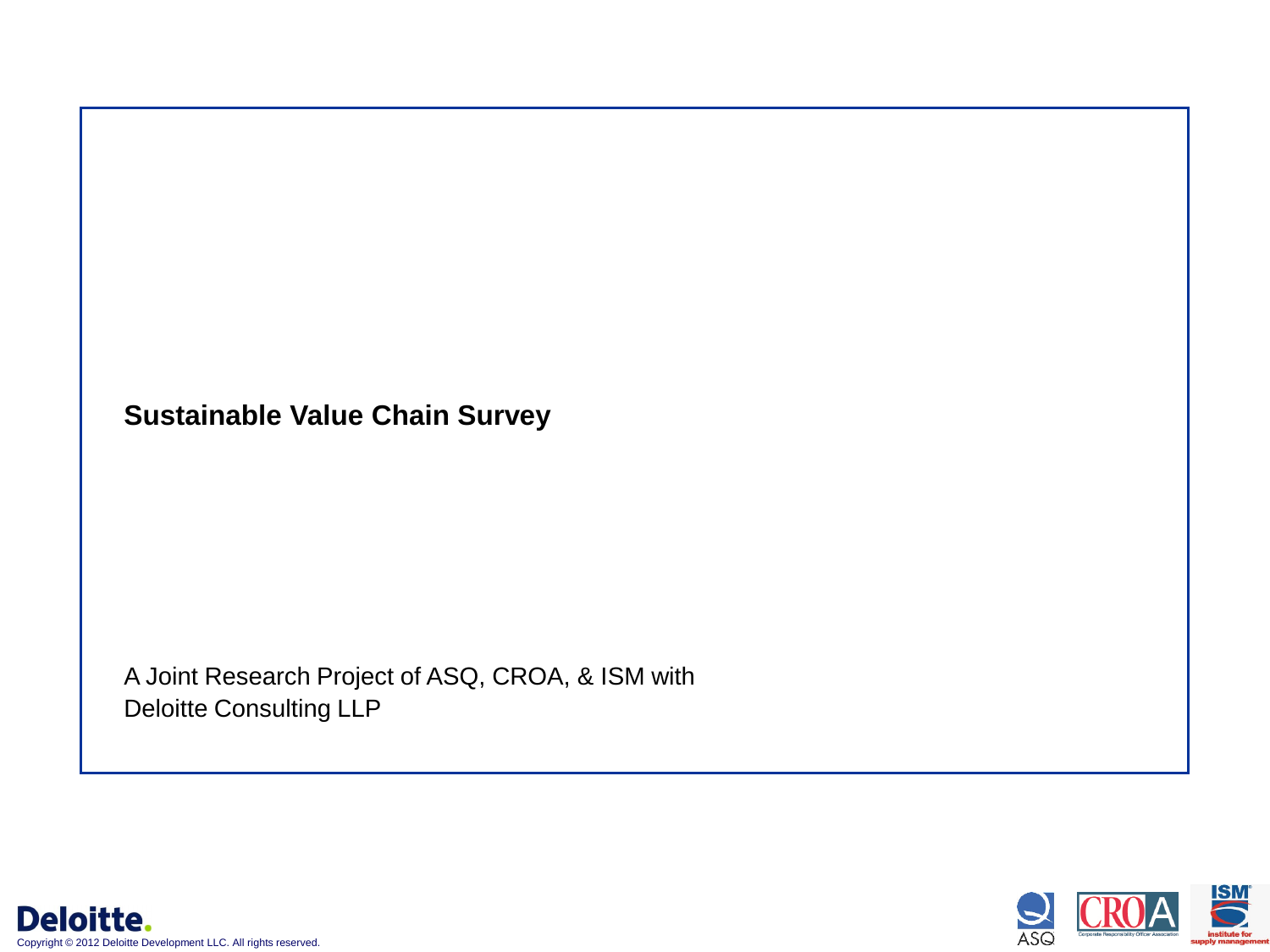# **The Sustainable Value Chain Survey was a joint effort that encouraged collaborative design input from the following industry groups**

**Quality, Responsibility, Sustainability Throughout the Value Chain**





Corporate Responsibility Officer Association



institute for supply management

# Deloitte.



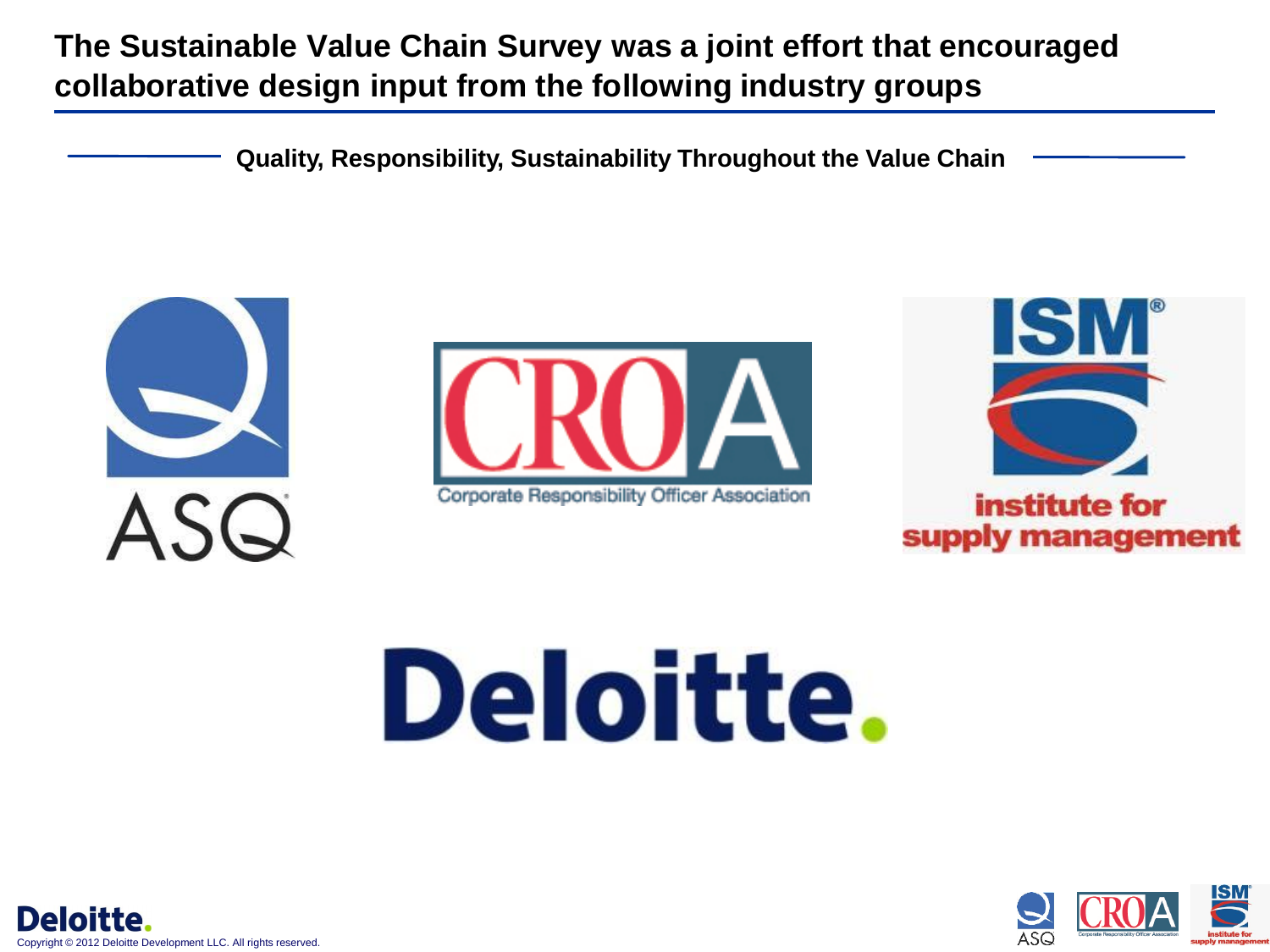### **Throughout the research phase, the team encouraged collaboration from additional industry groups**

#### **Collaboration**



#### **Research**





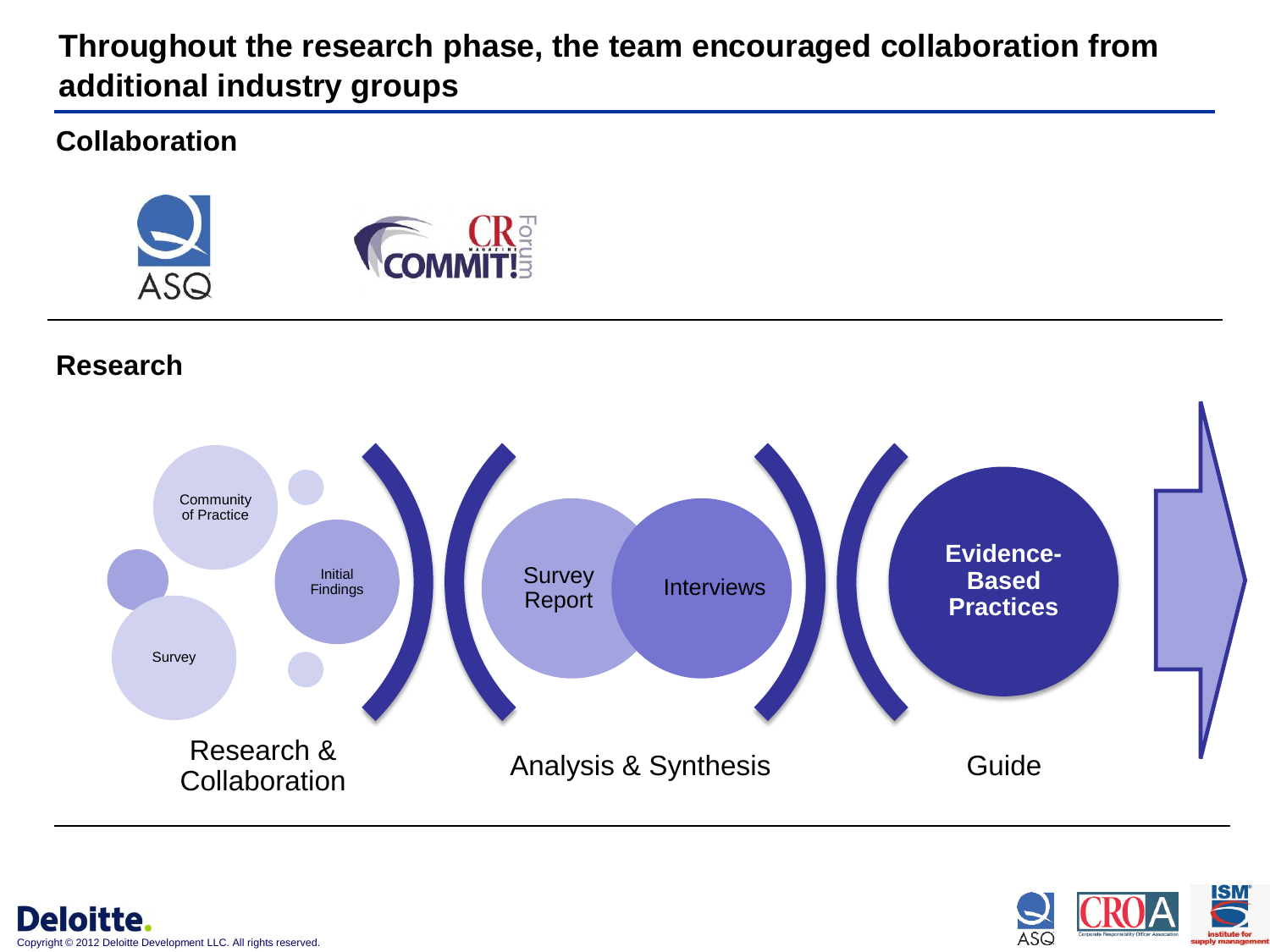## **The survey respondents spanned a wide cross-section of industry stakeholders**



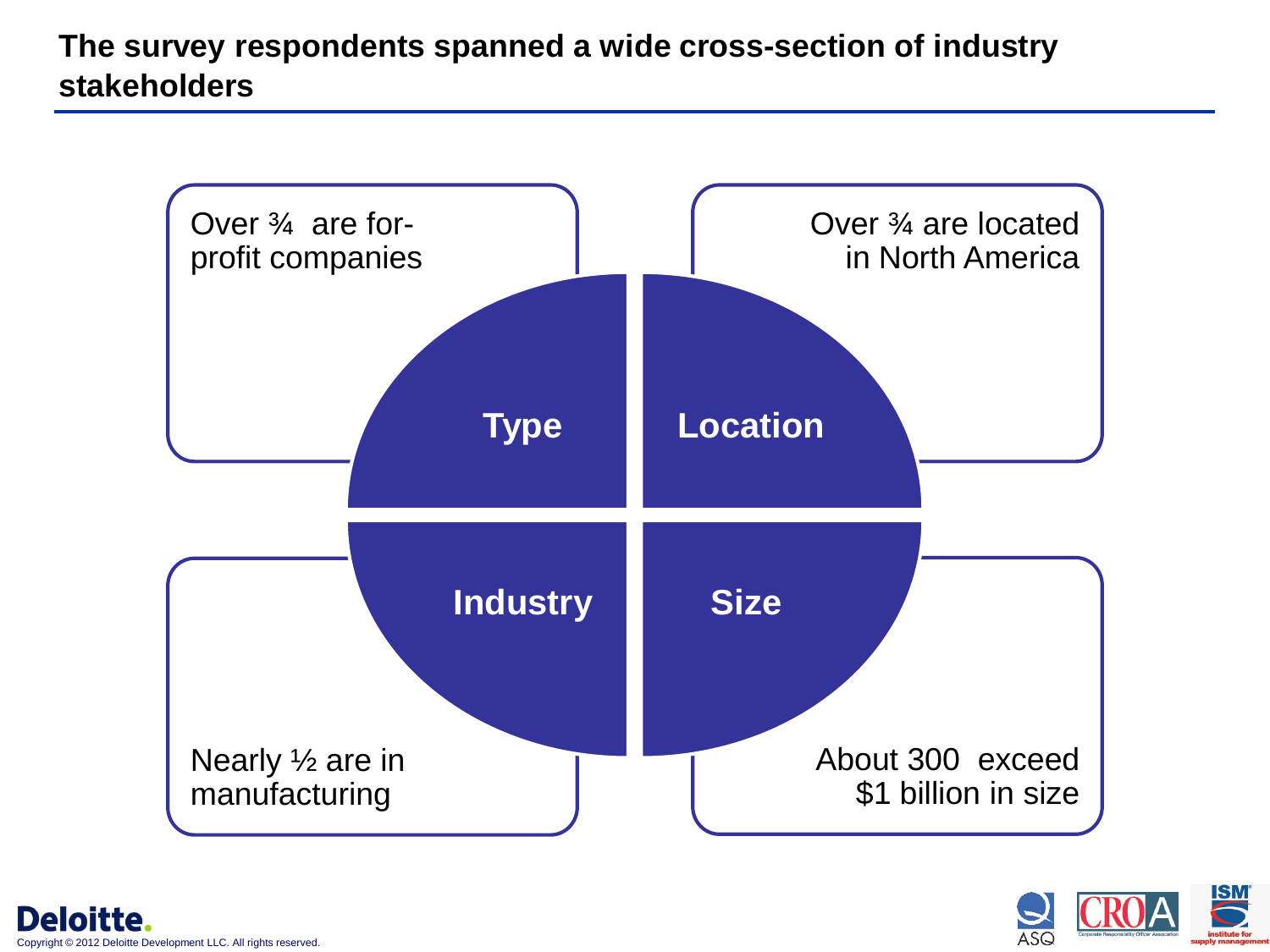#### **The goal of the research is to identify which specific practices can help companies achieve their sustainability goals**



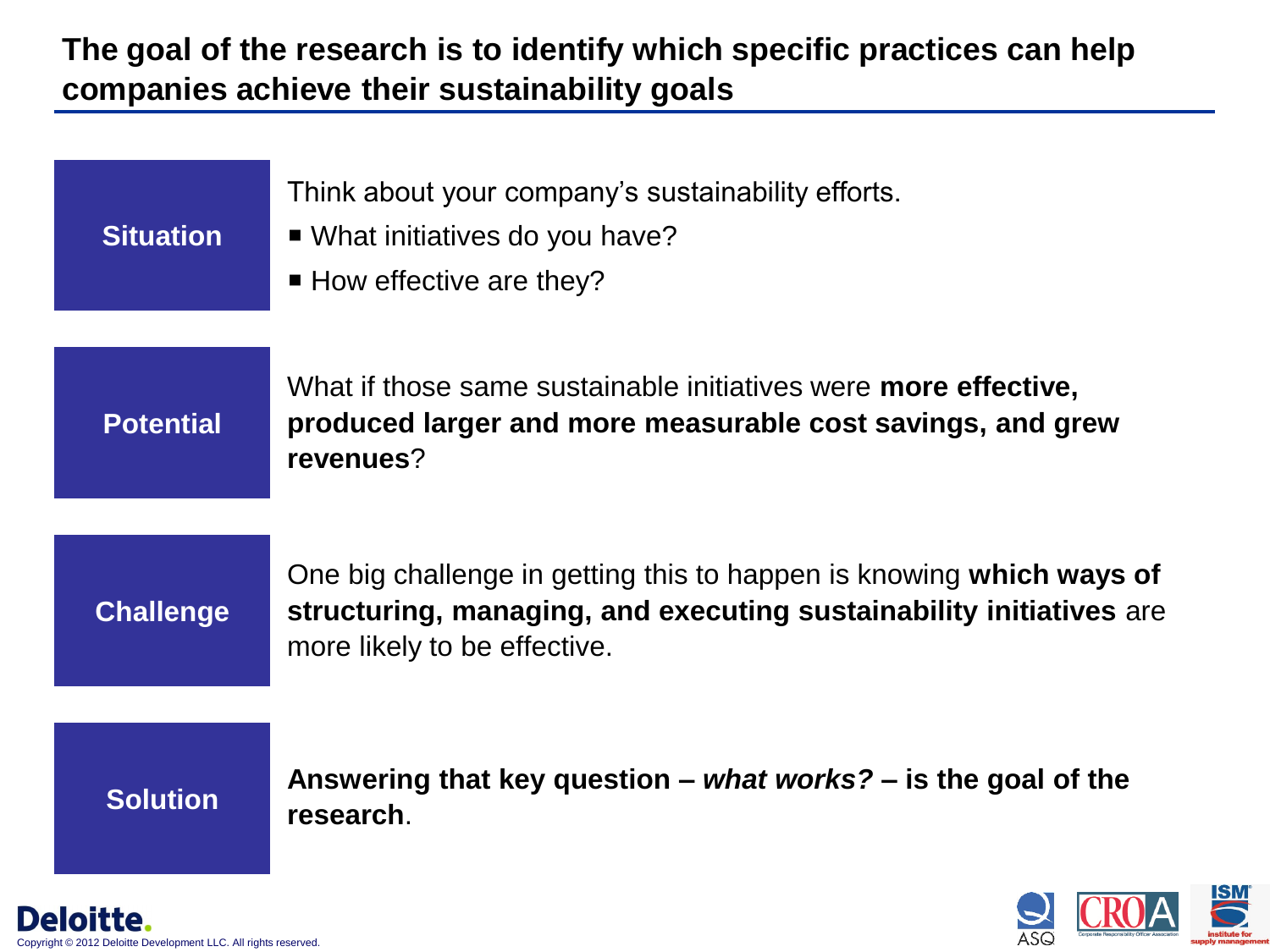**Statistical analysis, controlling for defined variables, can show the effect of various practices on initiative outcomes …**



ASQ

itte. © 2012 Deloitte Development LLC. All rights reserved.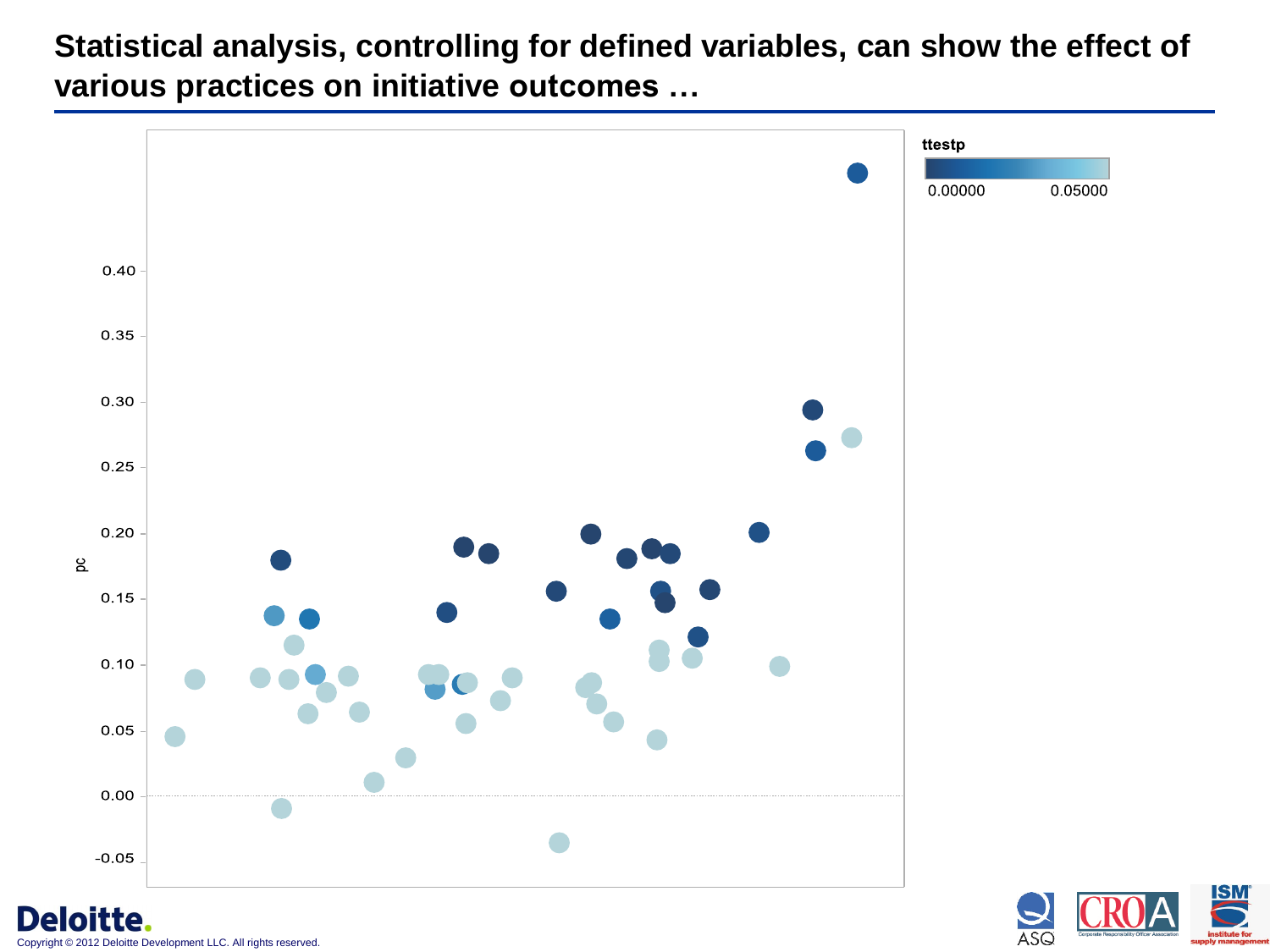#### **…And can allow us to determine the ones that produced statistically significant improvement**



loitte. Copyright © 2012 Deloitte Development LLC. All rights reserved.

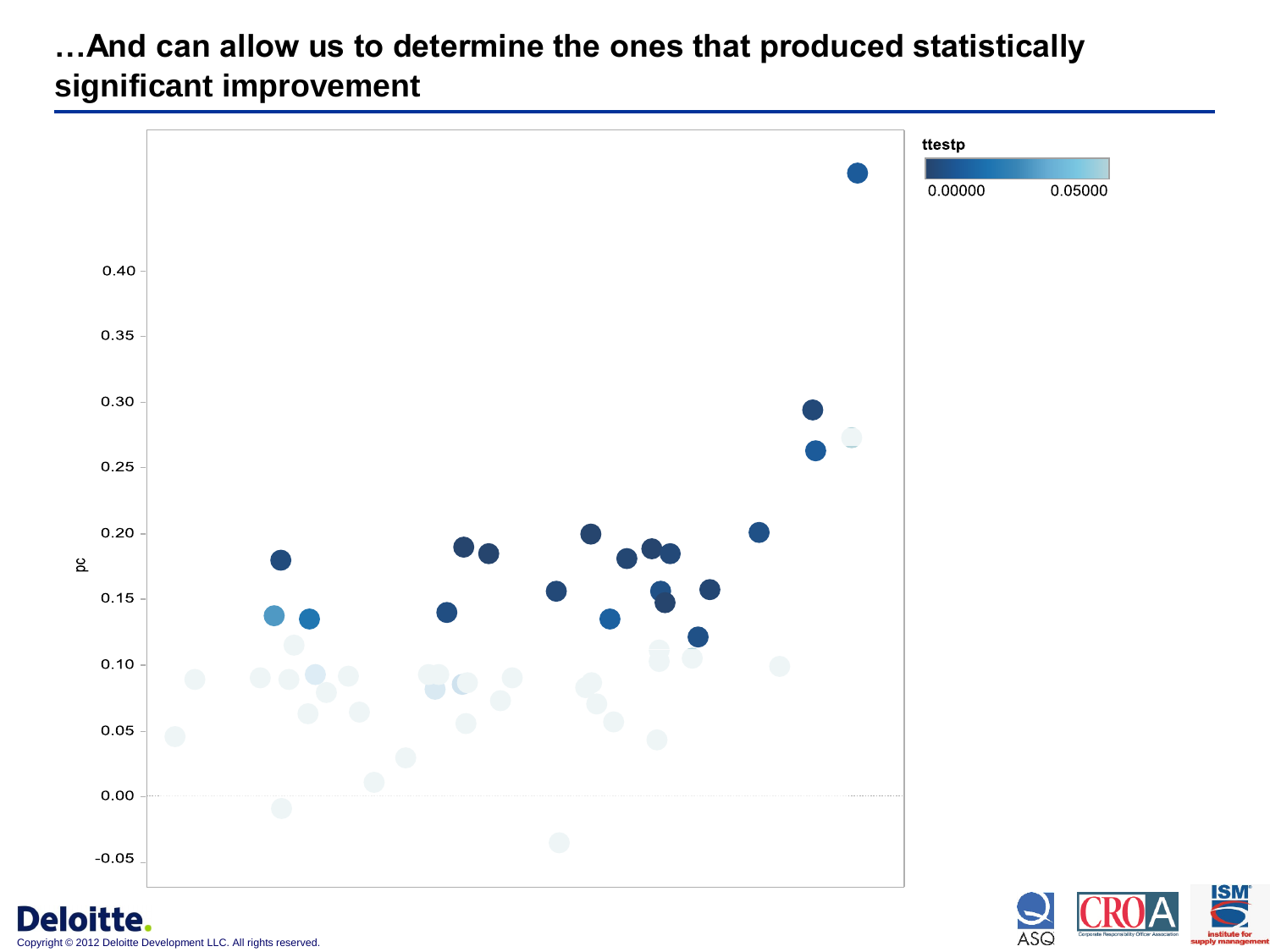#### **Some clusters of practices show particular effectiveness**



2012 Deloitte Development LLC. All rights reserved.

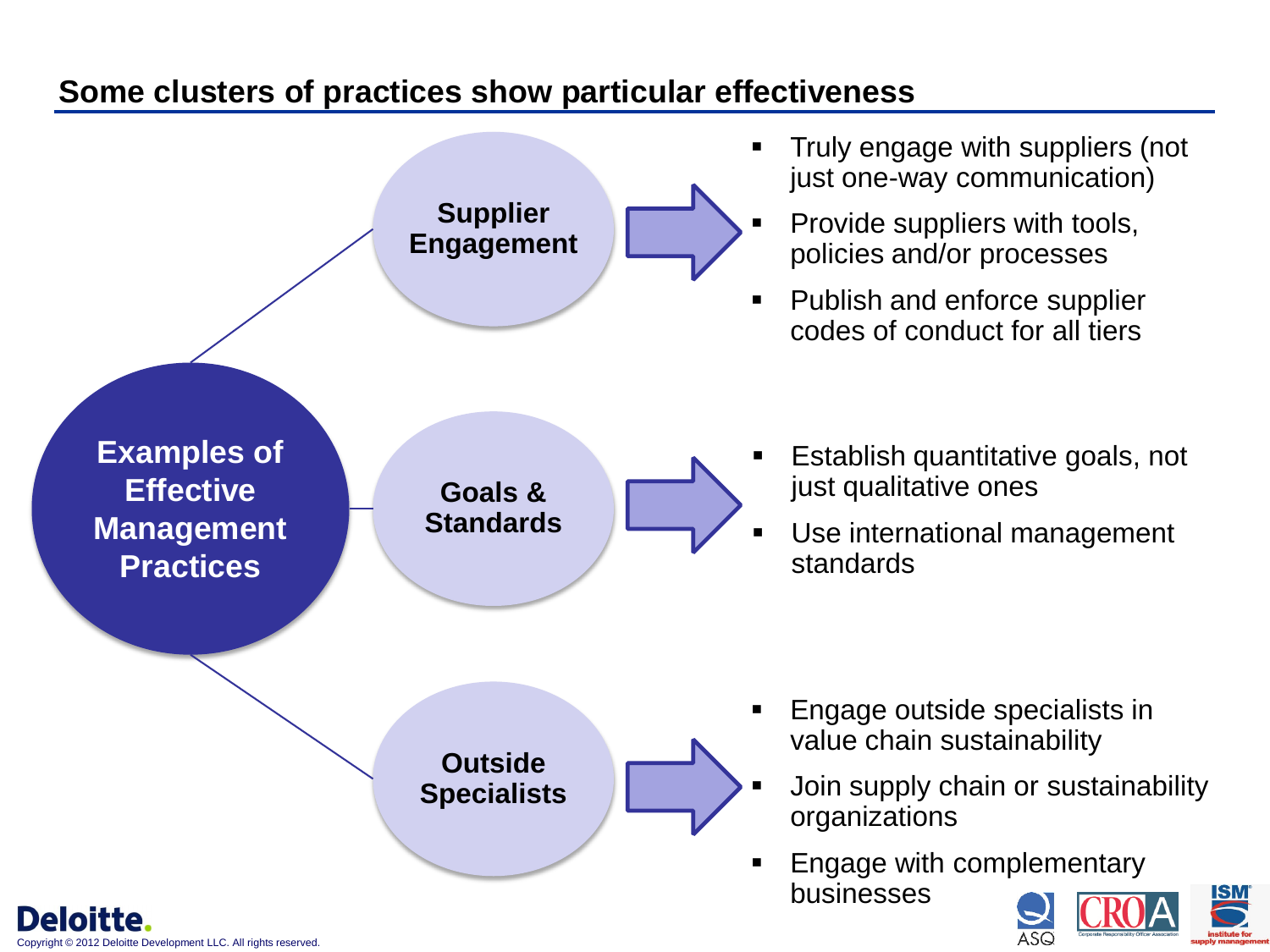|                     | <b>Overall initiative</b><br><b>effectiveness</b>                                                                                                                                                                  | <b>Operating cost</b>                                                                                                      | <b>Revenue</b>                                                                                                                      |
|---------------------|--------------------------------------------------------------------------------------------------------------------------------------------------------------------------------------------------------------------|----------------------------------------------------------------------------------------------------------------------------|-------------------------------------------------------------------------------------------------------------------------------------|
| Objective           | <b>Exceed expectations</b>                                                                                                                                                                                         | <b>Reduce cost</b>                                                                                                         | Increase revenue                                                                                                                    |
| Management Practice | Rewards suppliers sharing<br>sustainability knowledge<br>Publish and enforce supplier<br>codes of conduct for all tiers<br>Provide tools, policies<br>and/or processes to<br>suppliers and value chain<br>partners | • Rewards suppliers sharing<br>sustainability knowledge<br>Engages specialists to<br>improve value chain<br>sustainability | • Engages with or talks about<br>sustainability with<br>complementary businesses<br>• Establishes quantitative value<br>chain goals |

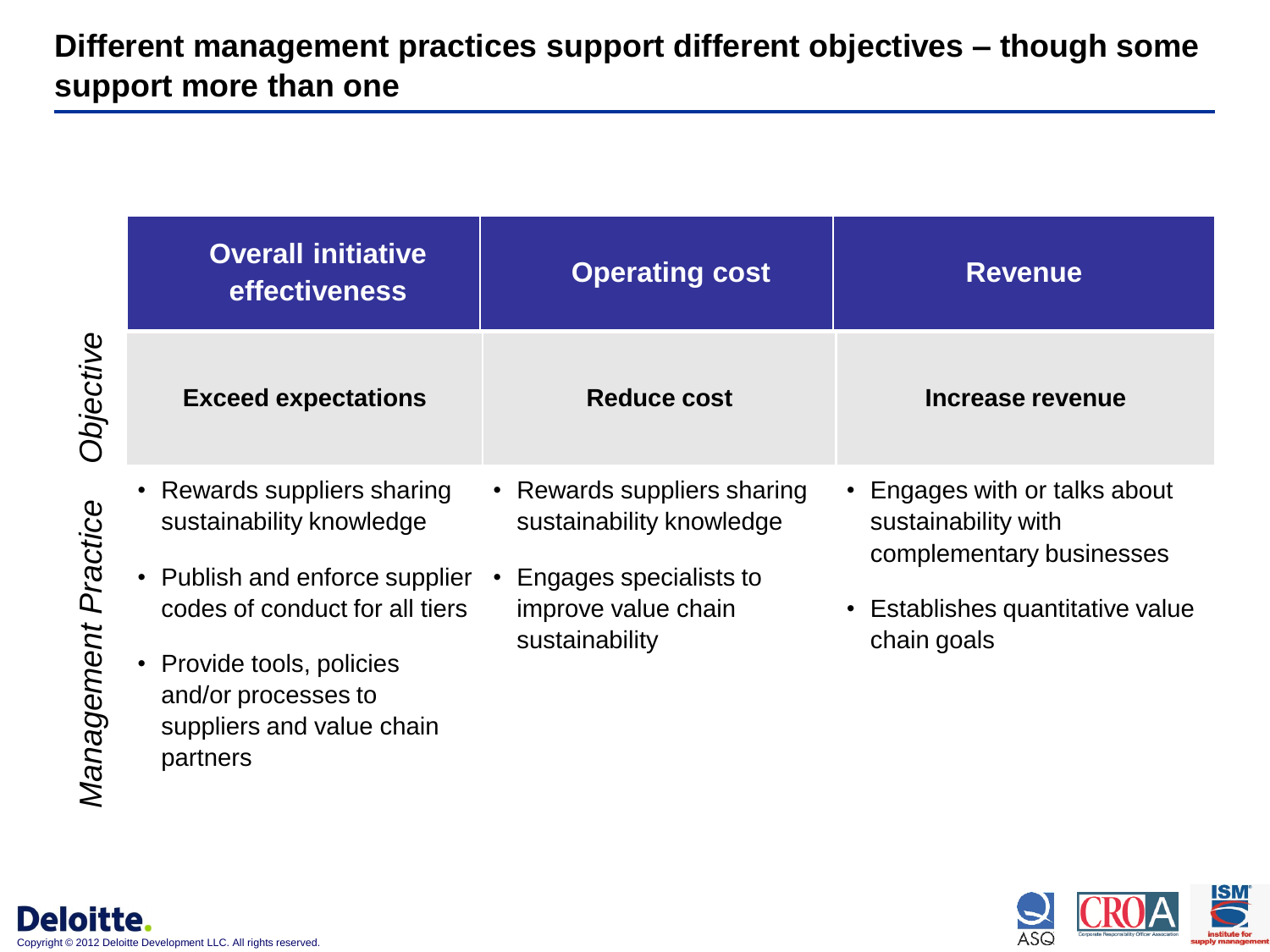#### **Case Study**



- $\checkmark$  Organization was much more effective than expected in meeting sustainability goals
- $\checkmark$  Improved revenues, efficiencies, and brand
- $\checkmark$  Reduced operating costs

loitte Development LLC. All rights reserved

 $\checkmark$  Improved relationships with suppliers, employees and customers

- They engaged third parties with supply chain specialists
- **Engages as well as publishes and enforces code** of conduct for tier 1,2 and 3 suppliers
- Exceeds applicable sustainability regulations and has leading standards in the industry

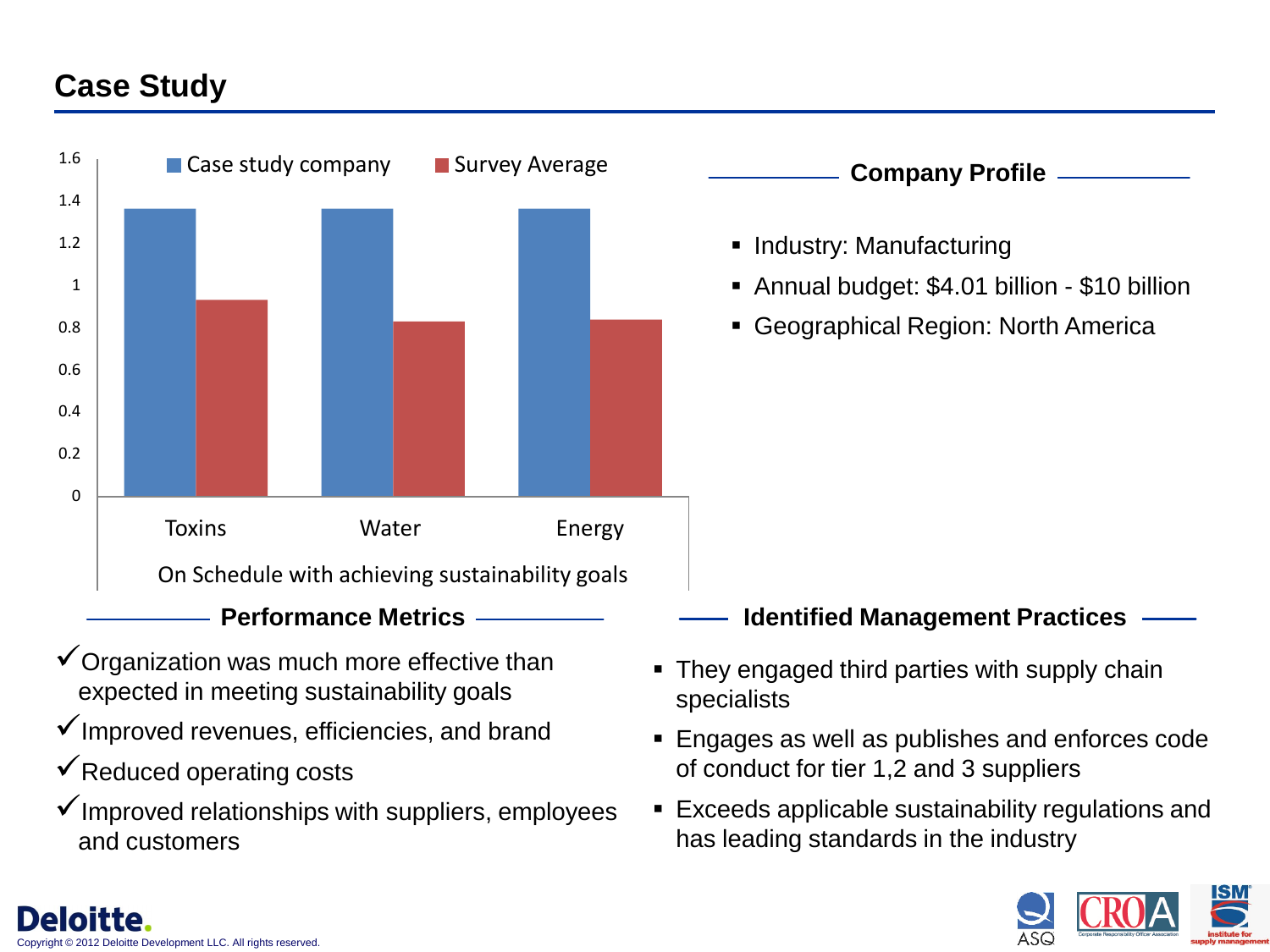# **The survey results reveal the significance of aligning sustainability goals with management practices that matter**

By selecting substantiated management practices, an company can significantly increase the likelihood of achieving goals

| <b>Establish</b>                           | <b>Design initiatives</b>                                                        | <b>Select management practices</b>                                                                                                  |
|--------------------------------------------|----------------------------------------------------------------------------------|-------------------------------------------------------------------------------------------------------------------------------------|
| sustainability goals                       | around goals                                                                     | backed by evidence                                                                                                                  |
| What are the organization's                | What initiatives support                                                         | Which practices does the evidence say                                                                                               |
| goals?                                     | those goals?                                                                     | are more likely to work?                                                                                                            |
| How do they connect to the                 | How can they improve                                                             | What practices can increase business                                                                                                |
| business?                                  | business value?                                                                  | value?                                                                                                                              |
| Examples:                                  | Examples:                                                                        | <b>Examples:</b>                                                                                                                    |
| • Reduce carbon footprint<br>• Reduce cost | Help suppliers lower<br>$\bullet$<br>carbon intensity<br>Help suppliers increase | <b>Reward suppliers for sharing</b><br>$\bullet$<br>knowledge with each other<br>Collaboratively engage with suppliers<br>$\bullet$ |
|                                            | operational efficiency                                                           |                                                                                                                                     |



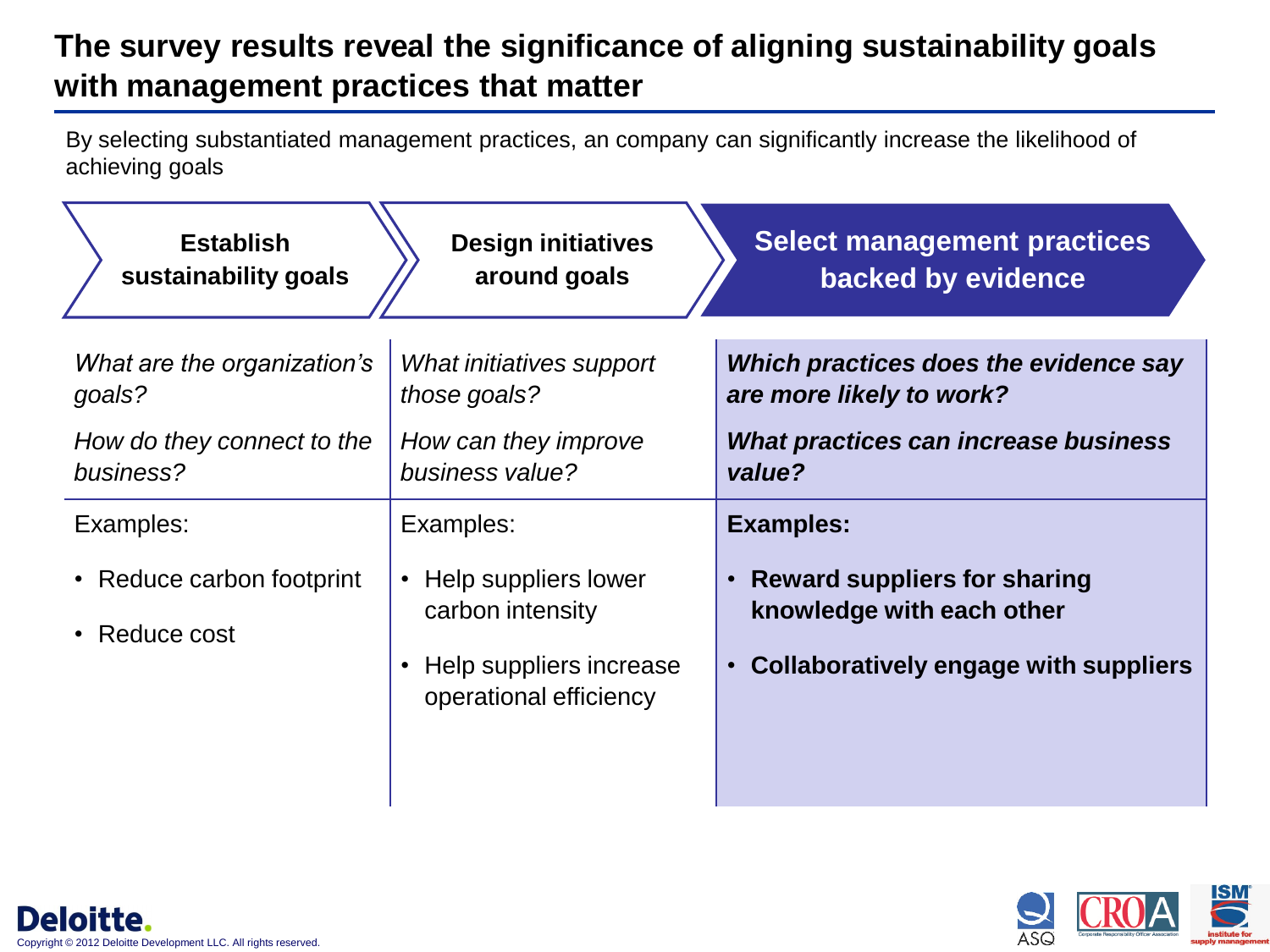## **Are you missing leading practices that could grow business value or improve the chances of meeting your sustainability goals?**

|                | $\Box$ Engage suppliers of all tiers                                            |  |
|----------------|---------------------------------------------------------------------------------|--|
| <b>Overall</b> | $\Box$ Provide tools, policies, or processes to suppliers and value chain       |  |
| sustainability | partners                                                                        |  |
| effectiveness  | $\Box$ Reward suppliers for sharing sustainability knowledge and experience     |  |
|                | $\Box$ Work with suppliers & others in distribution as part of quality programs |  |



# **Revenue improvement**

- $\Box$  Set quantitative value chain goals
	- Analyze sustainability impacts of value chain on overall business
- $\Box$  Engage with complementary businesses about sustainability
- $\Box$  Reward suppliers for sharing sustainability knowledge and experience

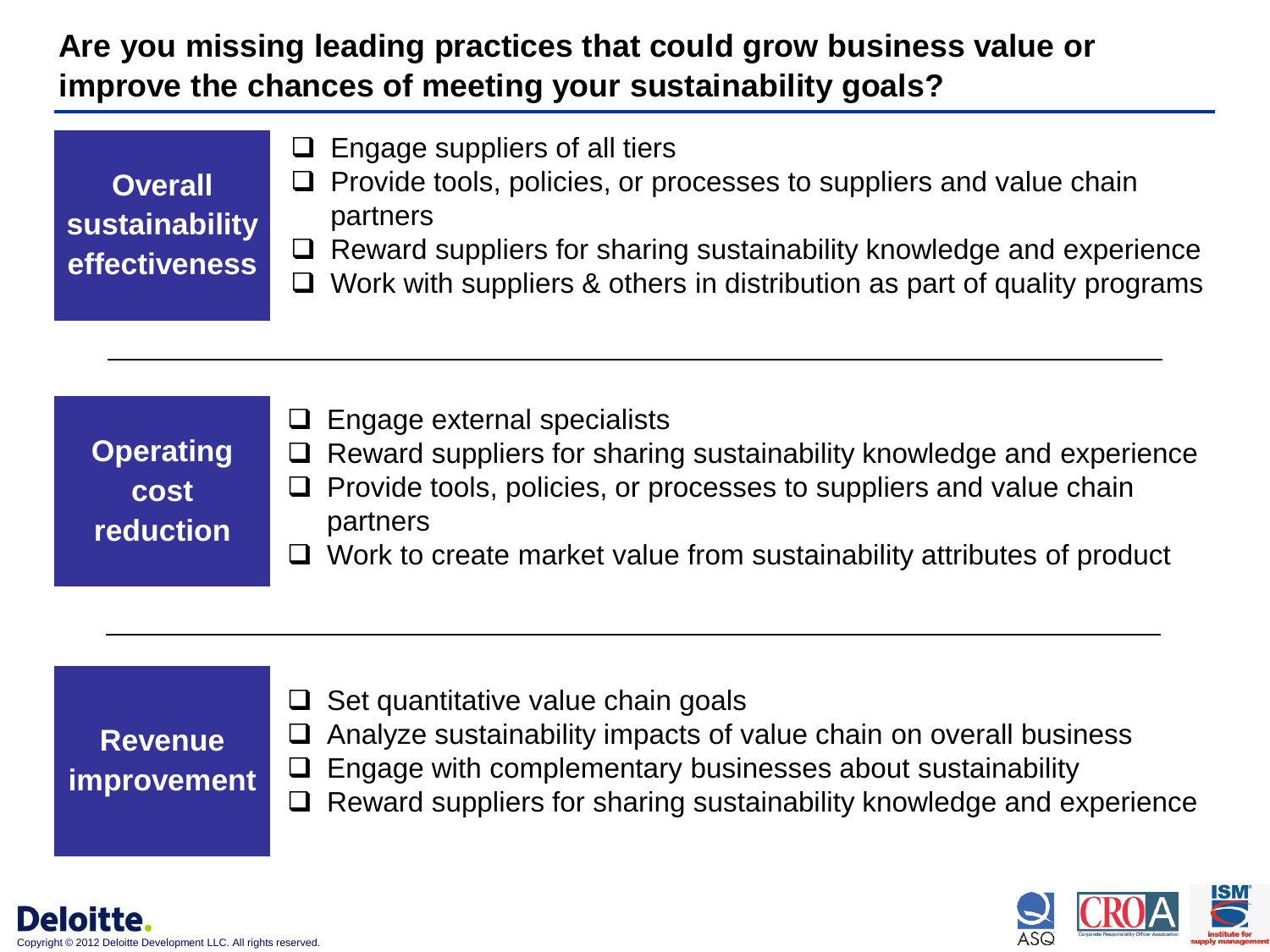#### **Summary: Recognizing initiative goals and achieving cost and revenue benefits**

- Identify and implement leading practices you are not currently using
- Use rigorous, quantitative goals and international standards to guide your efforts
- Communicate the value you create, both internally and externally

For further help or assistance, you can reach out to the following organizations: ASQ – [www.asq.org](http://www.asq.org/) CROA – [www.croassociation.org](http://www.croassociation.org/) ISM – [www.ism.ws](http://www.ism.ws/)

> Or you can contact us directly: Daniel Aronson – [daronson@deloitte.com](mailto:daronson@deloitte.com)



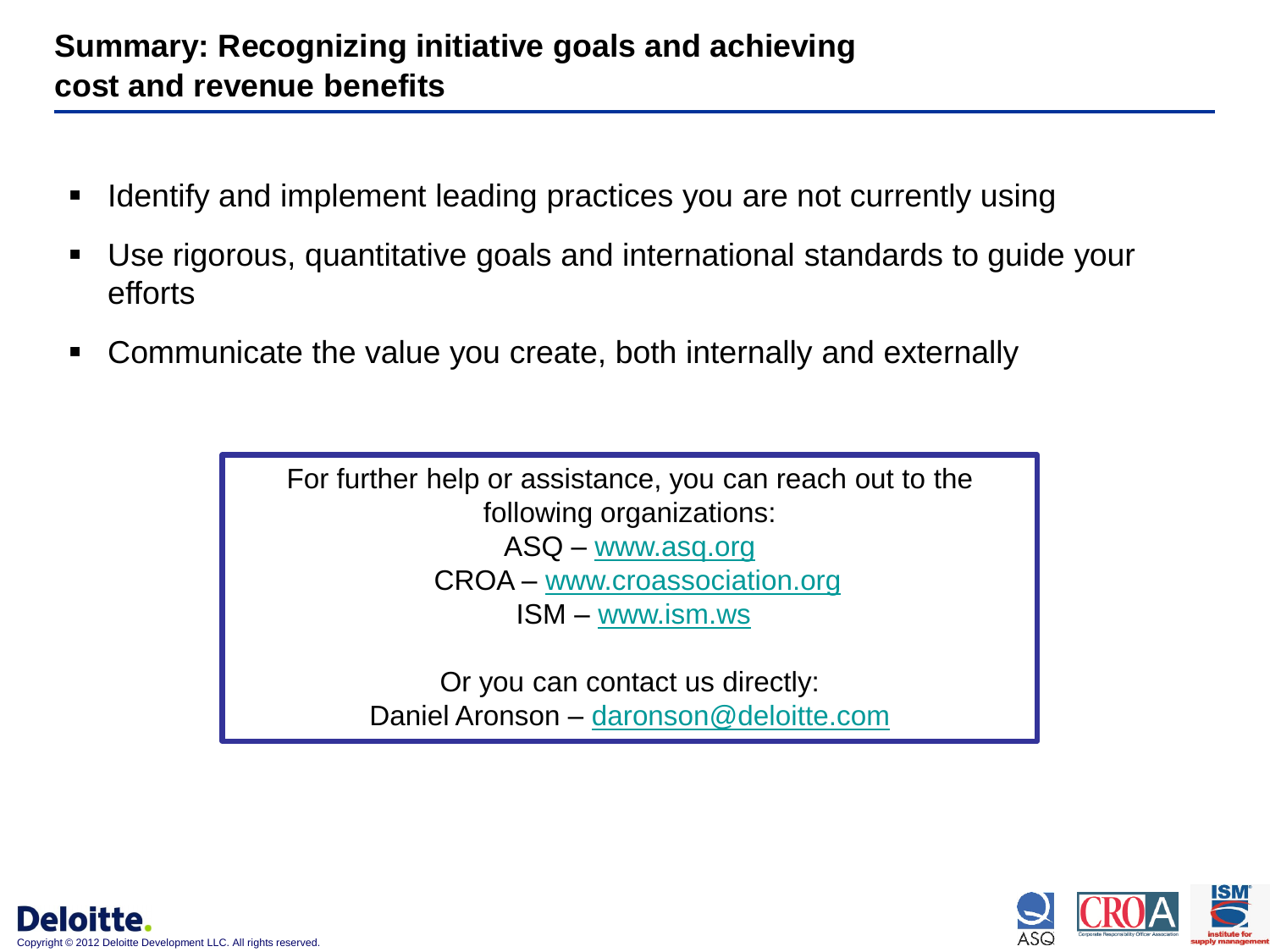#### **Appendix:** *Survey Analysis* – Methods and Definitions

#### **Analytical Method**

Description of various analytical methods used in the analysis:

- Section 1 investigates hypothesized associations between ten core management practices and (a) various sustainability initiative performance metrics, and (b) organizational challenges. The statistical significance of each hypothesized relationship is assessed with several empirical techniques.
- Section 2 is more exploratory, and examines associations between a broader set of management practices and performance metrics, and focuses on identifying the management practices associated with highest performance boosts to various value chain sustainability metrics, and highlights which boosts are statistically significant.
- Section 3 examines associations between various sets of management practices and three core performance metrics.

**Statistical Checks**

Description of statistical methods used

- Order logistic and regression models
- T-tests
	- − Indicate statistically significant differences between average performance levels, based on p-values

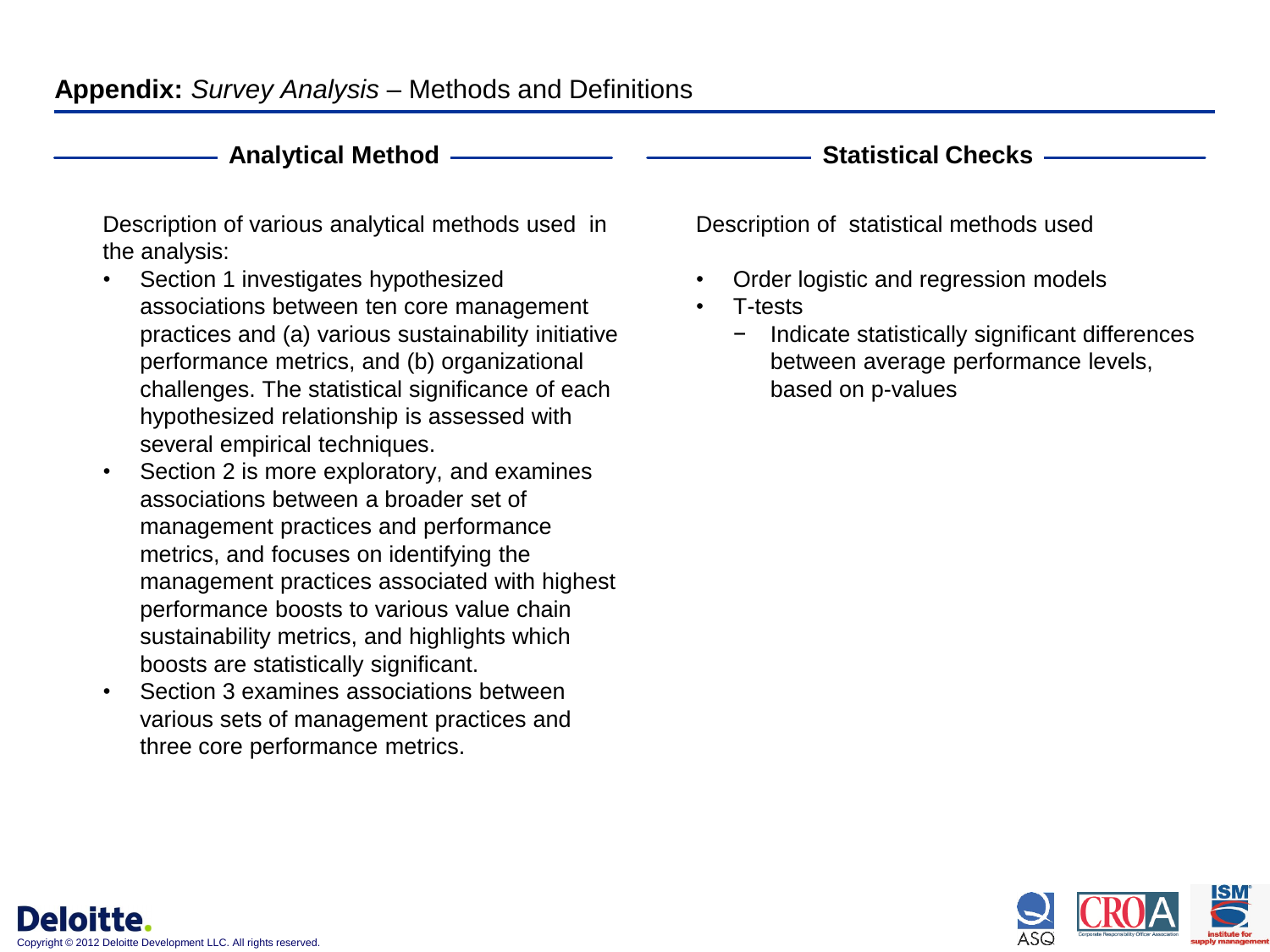This presentation contains general information only and Deloitte is not, by means of this presentation, rendering accounting, business, financial, investment, legal, tax, or other professional advice or services. This presentation is not a substitute for such professional advice or services, nor should it be used as a basis for any decision or action that may affect your business. Before making any decision or taking any action that may affect your business, you should consult a qualified professional advisor. Deloitte shall not be responsible for any loss sustained by any person who relies on this presentation.

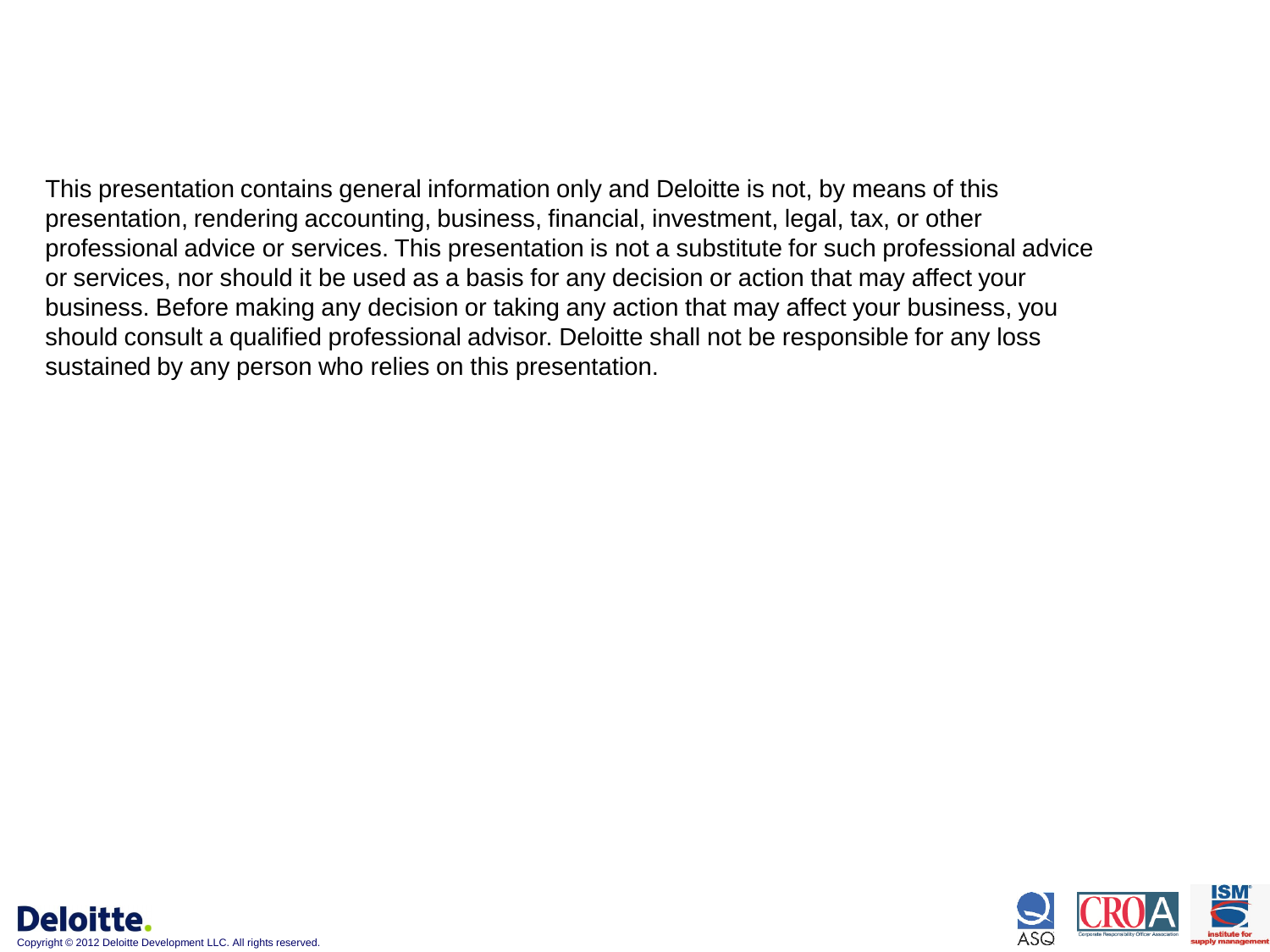As used in this document, "Deloitte" means Deloitte LLP and its subsidiaries. Please see www.deloitte.com/us/about for a detailed description of the legal structure of Deloitte LLP and its subsidiaries. Certain services may not be available to attest clients under the rules and regulations of public accounting.

#### About Deloitte

Deloitte refers to one or more of Deloitte Touche Tohmatsu Limited, a UK private company limited by guarantee, and its network of member firms, each of which is a legally separate and independent entity. Please see www.deloitte.com/about for a detailed description of the legal structure of Deloitte Touche Tohmatsu Limited and its member firms. Please see www.deloitte.com/us/about for a detailed description of the legal structure of Deloitte LLP and its subsidiaries. Certain services may not be available to attest clients under the rules and regulations of public accounting.